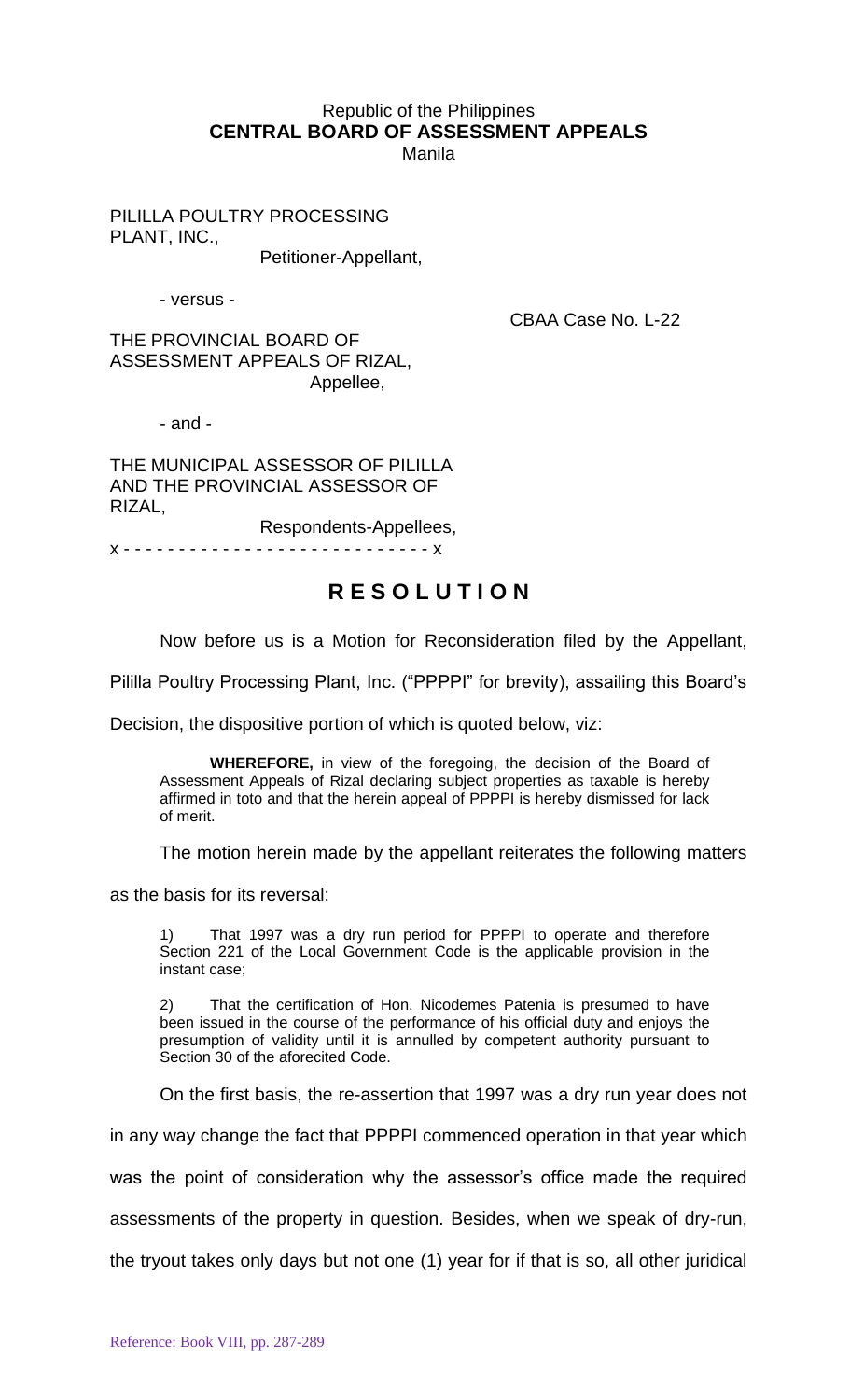persons will take that as a precedent for them to evade the mandatory realty taxes. To recapitulate our stand, it is our decision that whether dry-run or not, proven or not, Section 222 of the Local Government Code is very clear on the matter and therefore the proper law that should be applied and not Section 221.

As to the second basis, this matter was well-tackled in our decision. But by way of addition thereto, the Board is in the conclusion that if a certain act, in this case that of the Mayor, is found to be contrary to law, then such a certification issued can be considered as a mere scrap of paper conferring no rights nor obligations whatsoever.

Furthermore, appellant clings to the provision mentioned in Section 30 of the Local Government Code that "the governor shall review all executive orders promulgated by the municipal mayor". Apparently, herein appellant has overlooked the fact that the law it is citing requires that "copies of such orders shall be forwarded to the Governor within three (3) days". Now, the question is "Is there a written executive order for the Governor to review? None, we believe. Because if there is, such would have been submitted to us in support of the appeal. A certification is not a written order in its simple or even strict sense.

Lastly, granting that there is a written executive order which we have doubted ever since, such must comply with the legal requirement that only through an ordinance duly approved that tax exemptions, incentives or reliefs can be granted. This is very clear in our decision and even in the admissions stated in the position paper of the Appellant PPPPI.

WHEREFORE, there being no sufficient justification nor cogent reason to disturb or alter our earlier decision, the Petitioner-Appellant's Motion for Reconsideration is hereby denied for lack of merit.

SO ORDERED.

Manila, Philippines, July 19, 2001.